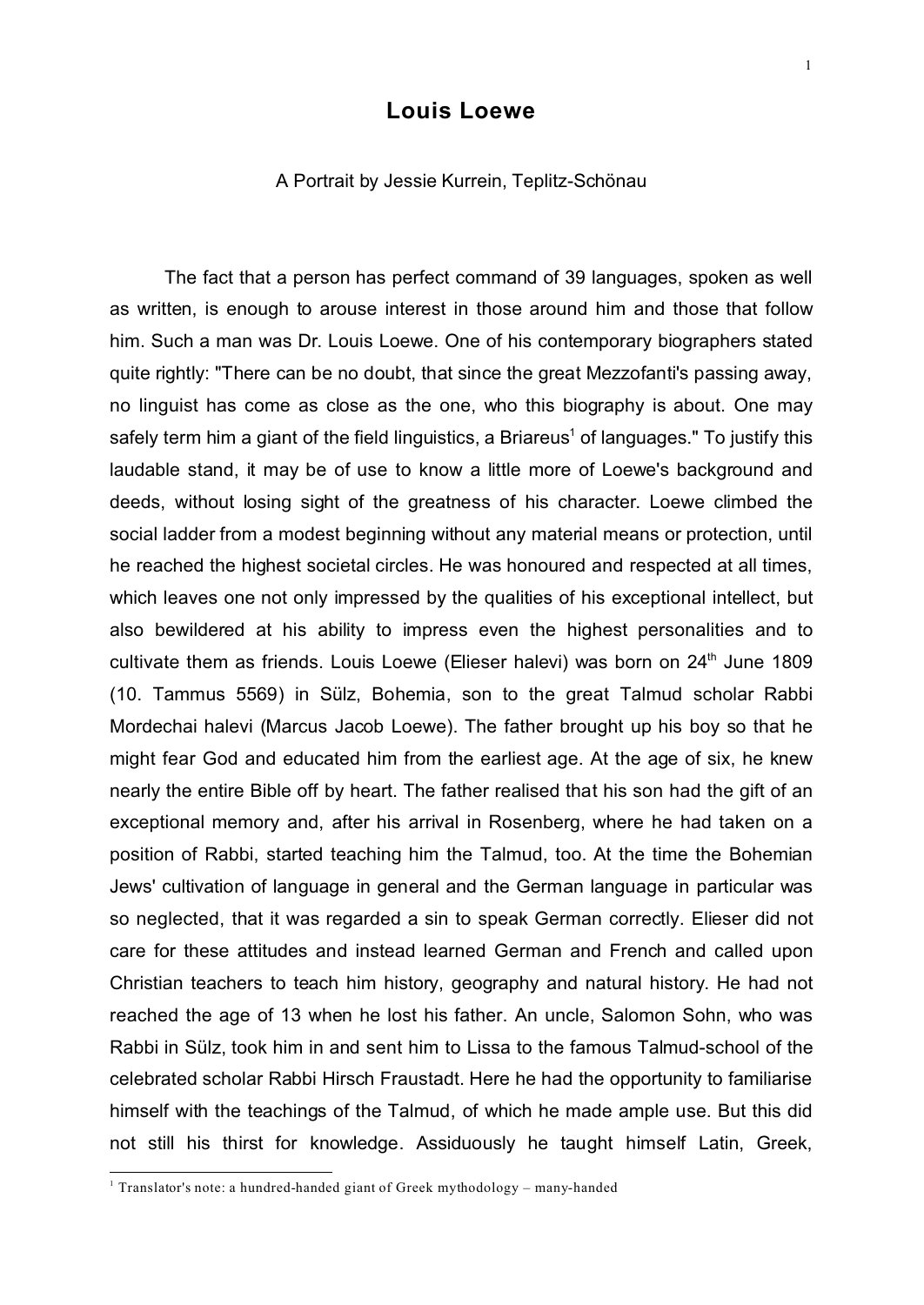mathematics, geometry and history – all subjects belonging to a grammar school curriculum. His great industriousness was met by his sharp intellect and excellent memory. He learned all that the school in Lissa had to offer in a period of two years and then set his sights on Nikolsburg, Moravia. The first grade Talmud scholar and duly famous Rabbi Mordechaie Benet (Benedikt) taught there. Soon Loewe enjoyed his teacher's favour and was allowed to listen to early morning discourses by his son, R. Mordechais Naftali Benet. In the evenings he would learn the early and later "Possek" of theological law in the house of Rabbi Moses Löb Sülz, who was a member of the rabbinical assembly of Nikolsburg. Once he had completed his daily learning quota, he would read cabbalistic literature to Rabbi Sülz, whose eyesight had become very weak. Thus he acquired a foundation in that subject, too. But in Nikolsburg, too, he contacted Christian scholars to help him to further his knowledge of European languages.

From Nikolsburg, Loewe went to Pressburg to attend the Talmud college of Rabbi Moses Gofer, the most eminent scholar of his time, who authorised him to become a Rabbi. Loewe used the time to perfect his knowledge of French, Spanish and Italian, while at the same time acquiring most other European languages and developing a liking for oriental tongues. For one part his language skills paid for his upkeep, for the other, it enabled him to come to into contact with eminent personalities. Count Apponyi<sup>2</sup> allowed Loewe the use of his library, which turned out to be decisive, as there he found books on both Jewish language and teachings. After three years in Pressburg he had become a Rabbi, increased his knowledge of the Talmud, rabbinical law, the bible, philosophy and other subjects and went to university first in Vienna, then in Berlin, where he attended lectures by Schleiermacher, Steffens, Klander and Hengstenberg. On his way to Berlin he visited his hometown of Rosenberg, where his sermon about psalm 111 was received with great applause.

It did not take him long to attain his doctorate in Berlin; his subjects were philosophy and linguistics. His friends urged him to strive for a position of Rabbi of a large parish. Loewe, however, was fascinated by linguistics and went to Hamburg. The Russian minister, Baron Heinrich von Struwe, recommended him to Dr. von Spreewitz, who was a renowned numismatist and the proud owner of a sizable collection of old and ancient coins. He was looking for a suitable person to order and

<sup>&</sup>lt;sup>2</sup> A Hungarian aristocrat.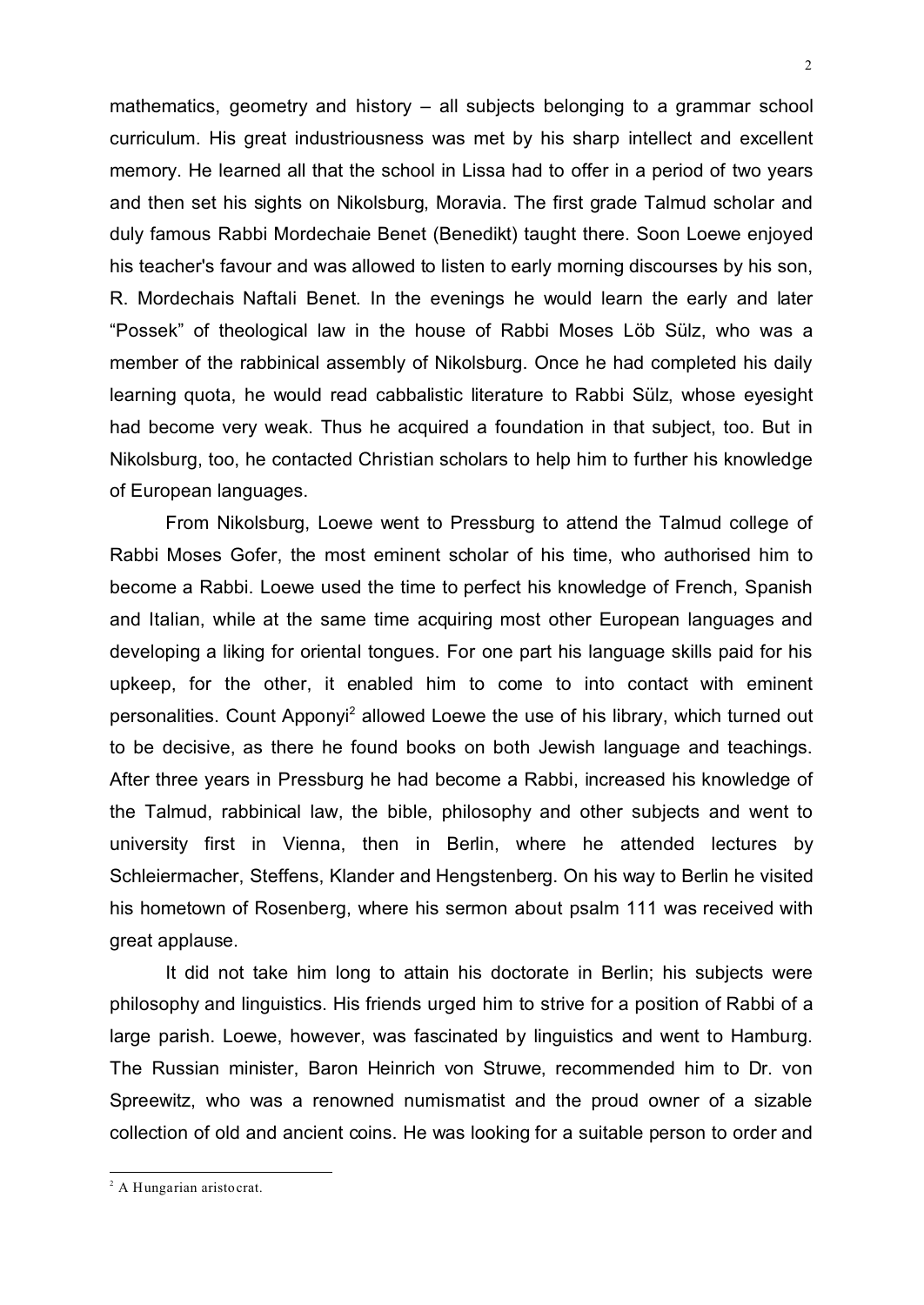3

catalogue his collection, since the old catalogues had been lost. As remuneration they agreed, that Loewe could keep all duplicate coins. Through his work Loewe not only acquired a well founded knowledge of numismatics, but laid the basis of a collection of his own with Dshoodsheed<sup>3</sup>, Bulgarian, Abbassidian<sup>4</sup> and Fatimidissian<sup>5</sup> coins. He was to expand this both in size and value through acquisitions during his many travels to the Orient. His knowledge of semitic languages and hieroglyphs as well as his liking for exploring ancient writings led him to London to examine the collections of scripts, coin collections and acheological museums. He arrived in 1835 with a letter of introduction addressed to John George Children<sup>6</sup>, secretary of the Royal Society, in his pocket. One year later (on  $21<sup>st</sup>$  February 1836), the Kassel<sup>7</sup> parish offered him the post of Rabbi. He did not accept the position, however, as he did not want to leave England, a country in which all citizens enjoyed equal rights. One month later he was introduced to the Duke of Sussex (Queen Victoria's uncle), who took such a liking to Loewe, that he bestowed him with the court title of "Oriental Linguist" and remained a loyal friend and benefactor for the rest of his life. When the Herzog died, Loewe received as a memento two wonderful Meissen lamps and his freemason's grandmaster medal in a silver case. The committee of the Spanish-Portuguese community asked Loewe to hold the funeral sermon for this great man, which also appeared in print. The Duke of Sussex would always gather men of science around him following the evening meal. Loewe, too, was invited on a regular basis and got to know leading figures of the time: Graf von Münster, Lord Holland<sup>8</sup>,

to 1840; his scientific interests included mechanics, mineralogy and astronomy as well as biology. The

'Children's Python', a native Australian python, was named after him because he first described it, rather than for its dietary habits. The mineral childrenite, a complex hydrated iron(II) aluminium phosphate is also named after him.

<sup>&</sup>lt;sup>3</sup> Translator's note: Despite research, I have not been able to ascertain the meaning or origin of this word

<sup>4</sup> Translator's note: Dynasty of caliphs ruling in Baghdad 750–1258.

<sup>&</sup>lt;sup>5</sup> Translator's note: Dynasty ruling in North Africa in the 10th-12th c.

<sup>6</sup> **John George Children**, (1777-1852), was a scientist who became a fellow of the Royal Society in 1807 and

was a secretary to the Royal Society in the 1820s and 1830s. He was a librarian in the British Museum from 1816

<sup>7</sup> Translator's note: Town in Northern Hesse in Germany

<sup>&</sup>lt;sup>8</sup> There is a sweet story from the eighteenth century concerning love and dahlias. Sir Godfrey Webster was living in Florence with his wife when young Lord Holland came to town. Lady Webster took off with Lord Holland and in 1796 their first son was born. A year later old Sir Godfrey divorced her and she and Lord Holland were able to marry. The love affair between the lad of twenty and the girl of twenty-three blossomed into a long and happy marriage. And after they had been together some twenty years he wrote for her a little poem.

The Dahlia you brought to our isle

Your praises for ever shall speak:

Mid gardens as sweet as your smile,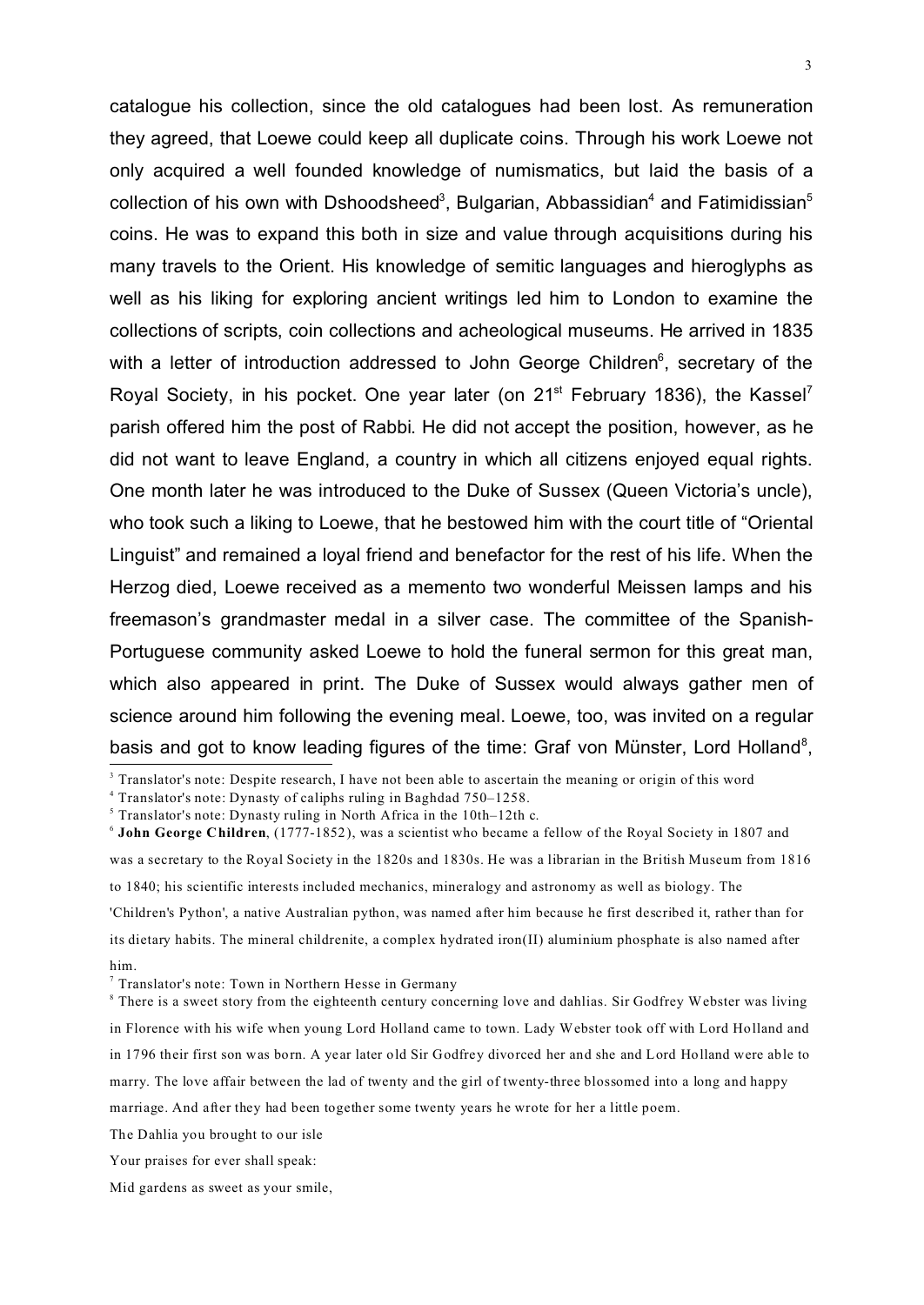Sir Alexander Johnston<sup>9</sup>, Sir Gore Duselen and Professor H. H. Milton, all of whom showed great interest in his work. A renowned author, Emma Roberts<sup>10</sup>, introduced him to the Countess of Blessington, who dedicated a whole page of her memoirs to their meeting<sup>11</sup>. It was through her that Loewe got to know the explorer and numismatist Dr. R. R. Madden<sup>12</sup>, who in turn introduced him to Sir Gardiner Willkinson<sup>13</sup>. The latter enabled him to gain access to all private libraries, museums and numismatic collections in the whole of London. A few months later, a letter by his benefactor, the Duke of Sussex, introduced him to the University of Cambridge, where he met Rev. E. Peacock, the committee of Trinity College, Rev. E. A. Browne, later Bishop of Winchester and the Regis Professor for Hebrew, Rev. Dr. Samuel Lee; all of whom were to help him with his research. Oxford academics also welcomed him heartily, enabling him to continue his studies there, too. By coincidence his name was also registered at Exeter College, Oxford. Today his grandson, Herbert Loewe, is lecturer at the said college in the same subject. Thanks to a letter of introduction by the learned physician Dr. Hodgkin, the Philological Society of London also accepted Louis Loewe as member. His admittance was a result of a number of circumstances: The scholar Dr. Bialoblozki had announced a lecture, from which he was forced to withdraw in the last instance. Dr. Loewe was requested to give the talk instead. In fluent English he detailed and explained the beginnings and origins of the Egyptian language. His lecture was very well received. He published an academic paper on the subject in 1837.

In the same year (1837) Louis Loewe went to Paris as part of his studies. There he got into contact with French scholars. He spent many months in the company of Dr. John Borthwick-Gilchrist<sup>14</sup>, an authority on everything Hindu, Garcin

Madden, B. II, p. 328

professor at the College of Fort William and seminary instructor, and composed an orthoepigraphical system for

the transcription of South Asian languages into the Roman alphabet for the better teaching of Hindu to colonial rulers.

And colour as bright as your cheek.

<sup>9</sup> A former Chief Judge of Ceylon

<sup>&</sup>lt;sup>10</sup> *Scenes and Characteristics of Hindoostan* (London, 1835) is but one of her works..

<sup>&</sup>lt;sup>11</sup> Please refer to: "The Literary Life and Correspondence of the Countess of Blessington" by Dr. Rafael. R.

 $12$  (1798–1886) The United Irishmen: Their Lives and Times (1842), among other works.

<sup>&</sup>lt;sup>13</sup> A noted Egyptologist. He visited the private tomb of Rekhmire in 1825. Bonomi (to whom my copy of

Loewe's Circassian dictionary is dedicated) did so in 1832. Is this how Loewe knew Bonomi? <sup>14</sup> At one time an assistant surgeon in the East India Company's Medical Service. He was an Orientalist, one-time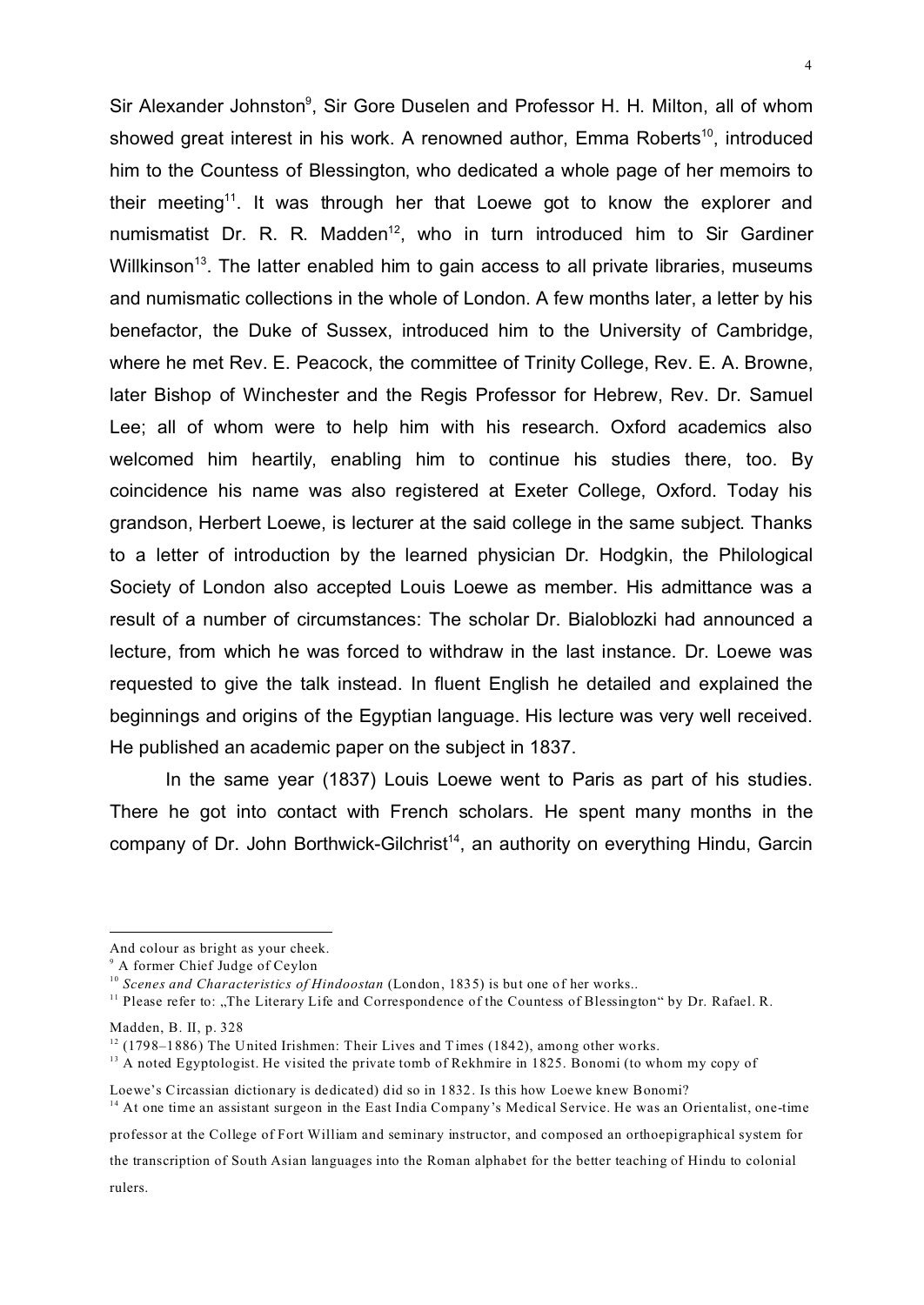de Tassy<sup>15</sup>, Sylvestre de Sacy<sup>16</sup>, Quatremère<sup>17</sup>, Reinaud<sup>18</sup>, Letronne<sup>19</sup>, Joubert, Julien de Paris, General Pepe<sup>20</sup> and Admiral Sir Sidney Smith<sup>21</sup>, the hero of Akko<sup>22</sup>. These gentlemen helped along his acceptance by the "Societé Asiatique", of which he subsequently became an honorary member. Once back in London, The Duke of Sussex, Prince Münster, the Duke of Northumberland<sup>23</sup> and Admiral Sir Sidney Smith urged him to travel to Egypt in order to visit and explore the local monuments and temples, royal palaces and tombs and to study their inscriptions and ancient scripts. From 1837 to 1839 he visited Egypt, Nubia, Ethiopia, Syria, the Palestine, Turkey, Asia Minor and Greece. He departed from London on 23<sup>rd</sup> July 1837. He journeyed to Malta via Paris and Marseilles, where he deciphered the well-known candelabra inscription and at the same time demonstrated that the scholars of the Belianti library had interpreted 13 characters erroneously. In Alexandria, the German ambassador Roquette introduced him to the viceroy of Egypt, Mohammed Ali Pascha, who asked Loewe for the translation of a set of hieroglyphs. After he had completed the task to the satisfaction of the viceroy, he received from Ali Pascha a firman. $24$  decreeing that

<sup>18</sup> French orientalist, was born on the 4th of December 1795 at Lambesc, Bouches du Rhóne. He came to Paris in 1815, and became a pupil of Silvestre de Sacy. In 1818—19 he was at Rome as an attaché to the French minister, and studied under the Maronites of the Propaganda, but gave special attention to Mahommedan coins. In 1824 he entered the department of oriental MSS. in the Royal Library at Paris, and in 1838, on the death of De Sacy, he succeeded to his chair in the school of living oriental languages. In 1847 he became president of the Société

Asiatique, and in 1858 conservator of oriental MSS. in the Imperial Library. <sup>19</sup> Professor of History in the College de France. This chair he exchanged in 1838 for that of archaeology, and in

 $20$  Appears to have been a leading mover in the Spanish revolution of 1820.

motion across the sky.

<sup>&</sup>lt;sup>15</sup> An Academician of the Institute de France and widely published author on oritental subjects.

<sup>&</sup>lt;sup>16</sup> The first President of the Societe Asiatique.

<sup>&</sup>lt;sup>17</sup> Secrétaire Perpétuel to the Académie des Beaux-Arts from 1819-1839, Quatremère published biographies of

several Italian artists, including Antonio Canova (1823), Raphael (1824), and Michaelangelo (1835).

<sup>1840</sup> he succeeded Pierre C. Francois Daunou (1761—1840) as keeper of the national archives.

<sup>&</sup>lt;sup>21</sup> 18 March to 20 May 1799Advancing from Egypt, Napoleon wanted to capture the key port of Acre, but his

plans received a terrible setback when his siege artillery was lost to a Royal Navy flotilla under Commodore Sir William Sidney Smith.

<sup>&</sup>lt;sup>22</sup> Translator's note: Seaport in NW Israel, situated on the Mediterranean Sea

Advancing from Egypt, Napoleon wanted to capture the key port of Acre, but his plans received a terrible

setback when his siege artillery was lost to a Royal Navy flotilla under Commodore Sir William Sidney Smith. <sup>23</sup> The Duke of Northumberland, later Chancellor of the University, indicated his wish to present a large

telescope to the recently founded Observatory in 1833, and was enthusiastically encouraged by the Director,

G.B. Airy. "The Northumberland' is the only remaining large instrument from the early days of the University

Observatory, and is preserved because of its great historical interest. It was for some years one of the world's

largest refracting telescopes with an accurate clock-driven equatorial mounting to follow a star in its diurnal

<sup>&</sup>lt;sup>24</sup> Translator's note: command or permit issued (in former times) by an Oriental ruler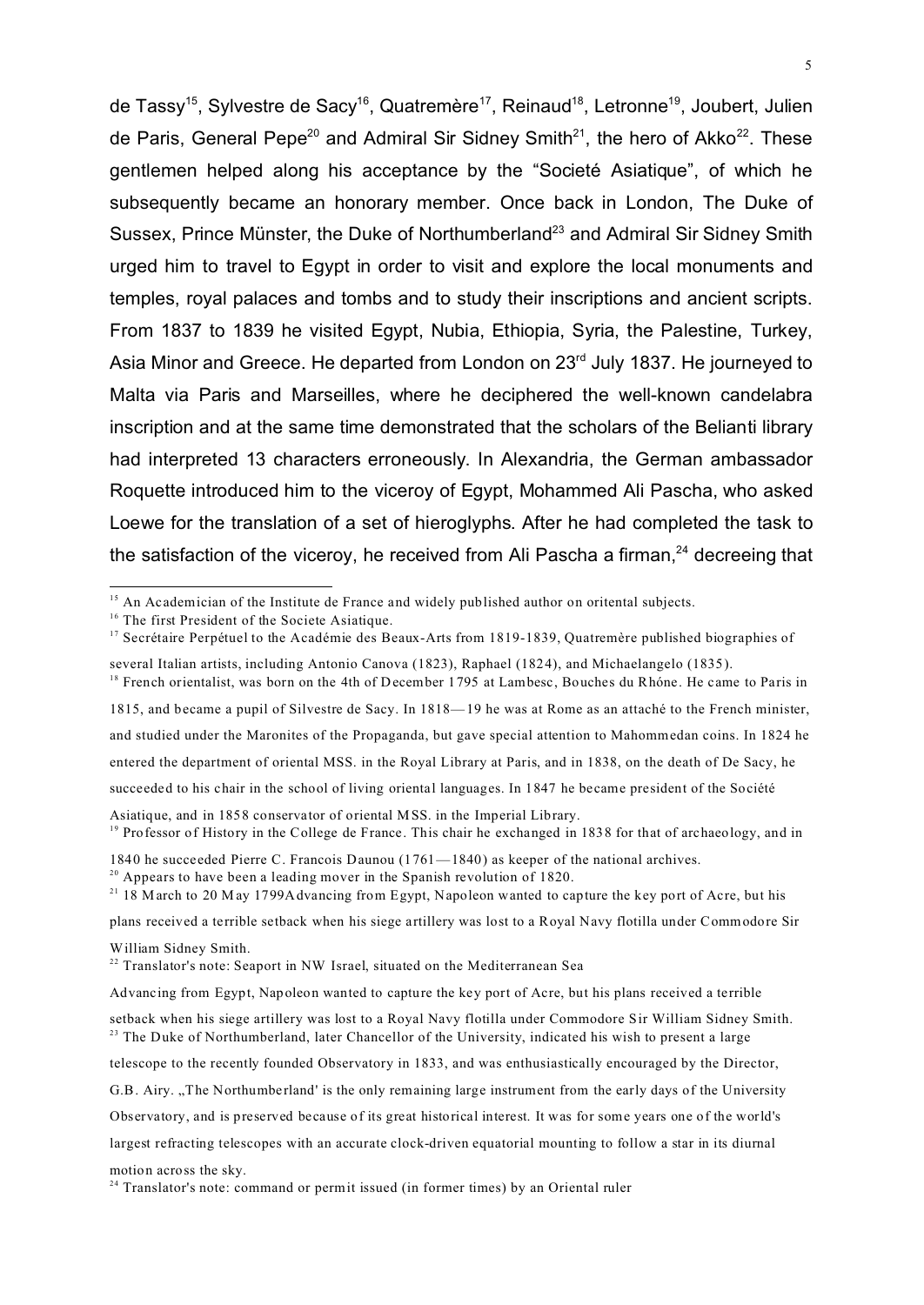he was to be supported in his efforts wherever he went. In Cairo, he met with Fürst Pückler-Muskau, who was on his way back from Abyssinia. This famous writer, author of "Letters of a Deceased"<sup>25</sup>, told in detail of the translation of a set of hieroglyphs on a small Isis bronze, on which both Loewe and another explorer worked. Champollion, an old authority on hieroglyphs, agreed with Loewe on the correct interpretation in "The Return"<sup>26</sup> (B.<sup>27</sup> Aegypten, p. 220, by A. Dunker, Berlin 1846). On his journey through Upper-Egypt he stopped over in Jidda, where he encountered Sheikh Mahomed Ajad Estantavy, who later became Professor of oriental languages in Petersburg, with whom he read great works of Arabic literature and became lifelong friends. During the see voyage to Nubia he followed with interest the language of the Nubian passengers and later published an Arab-Persian dictionary of the Nubian language. He stayed in Derr, the capital of Nubia, translated the first book of Samuel into Nubian as well as a Greek letter, which the Patriarch of Constantinople had sent on The Duke of Sussex's request; in this way he had, through hard work both day and night, explored vocabulary and origins of the Nubian language in a matter of only six weeks. On his way through the Ethiopian desert he translated old temple and hieroglyph inscriptions on columns, which he encountered from Wadi Halfa along the Nile all the way to Derr. In order to investigate the Coptic language, he contacted monasteries and learned the tongue from a Coptic priest, who was recommended to him by the Patriarch of the Coptic church. From Egypt Loewe went on to the Palestine, constantly collecting ancient oriental documents. In Djouni, at the very top of the Lebanon near Sidon,<sup>28</sup> he was Lady Esther Stanhope's guest for a few days. Dr. Millingen<sup>29</sup> later put the meeting of these two exceptionally interesting characters to paper in his work "The Life of Lady Hester Stanhope"<sup>30</sup> 31 in detail. On his way to Saffed he had a bad experience. The Druze were revolting against their king at the time and pillaged the whole area up to Saffed and surroundings. He encountered them in En Zetun (near Safet), had all his clothes and

<sup>&</sup>lt;sup>25</sup> German original: "Briefe eines Verstorbenen"

<sup>&</sup>lt;sup>26</sup> German original: "Die Rückkehr"

 $27$  Translator's note: second letter of document illegible

<sup>&</sup>lt;sup>28</sup> Translator's note: ancient name of Saida

 $29$  Millingen was engaged by Byron as a staff doctor at Missolonghi, and he is later called in by Byron as a

consultant and, on 14 April 1824, advises that Byron should be bled. Byron disagrees until the 16 April when he

is bled. He died 4 days later. Milligen dies in 1858 and is buried in the English Cemetery in Florence.

<sup>&</sup>lt;sup>30</sup> German original: "Das Leben der Lady Hester Stanhope", translator's note: out of print

<sup>&</sup>lt;sup>31</sup> I cannot trace this work. A book with a similar title, written by Lady Stanhope's daughter, was published in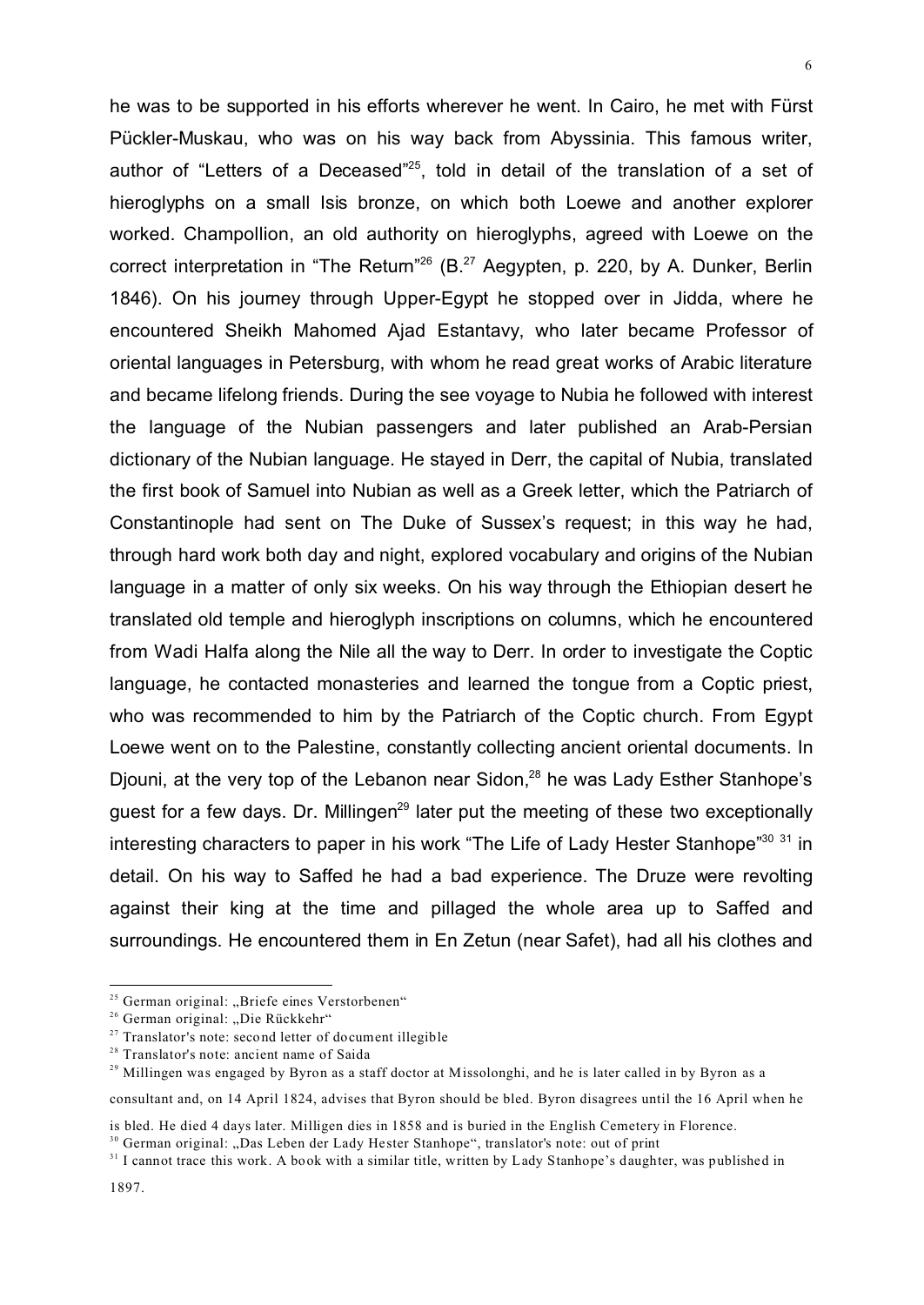belongings taken and was left to fend for himself, beaten and wounded. An Arab, Mustapha Mahmed, took pity on Loewe and handed him a thick blanket to cover the naked body and a spear to defend himself with. Thus the bloody Loewe wandered nearly naked, hungry and thirsty into Safet. He would celebrate this day, on which he escaped death by a hair's breadth, together with his family for years to come. On Purim his children would play "Bedouins" in memory of what had happened. His journey continued via Damascus, Sichem,<sup>32</sup> Jerusalem, Hebron, Alexandria, Smyma and back to Constantinople. In Damascus he acquired a great number of valuable coins and studied scripts on the religious customs of the Druze. He stayed in Constantinople for three months to study the Turkish language. He also studied, as one of the first, the Circassian language and published not only a grammar, but also an English-Circassic dictionary – the first academic publications about the language. In addition he translated the hieroglyphs on the obelisk of Atmedan for Sultan Mahmud, which he had the Prussian envoy Graf Königsmark hand to the King. He also found Karaitic scripts, which he studied. He made notes of the religious origins of this sect, which he was to make public back home. He returned to London via Athens and Rome. He visited the Vatican library and got acquainted with Cardinal Mezzosanti, Angelo Mai and Lambruschini. Loewe held a sermon in the synagogue, which was attended by Moses Montefiore and his wife Judith, who happened to be in Rome at the time. It did not take long before a friendship was formed and Montefiore asked Loewe to accompany him on his travels. He duly accepted and became the Montefiores' companion from 1840 onwards. Back in London he reported to the Duke of Sussex, was received honourably and appointed custodian of Semitic scripts. Every Wednesday Loewe had to inform the Duke about the Orient's philosophy, customs and languages. Shortly after, he became a member of the "Society of Explorers of the Orient of Great Britain and Ireland". Through his involvement with Montefiore, his hitherto successful academic endeavours took a turn. In order to fully understand the impact of his decision to accompany Montefiore, personal memories of the author, who is Loewe's eldest daughter, should be stated. My father owned a big collection of letters of all the important personalities he had come into contact with and exchanged ideas on academic as well as personal issues. In his later years he would look through it from time to time and read out selected passages from those letters. On one such occasion I asked him, what had made him turn down an

<sup>&</sup>lt;sup>32</sup> A.V. Shechem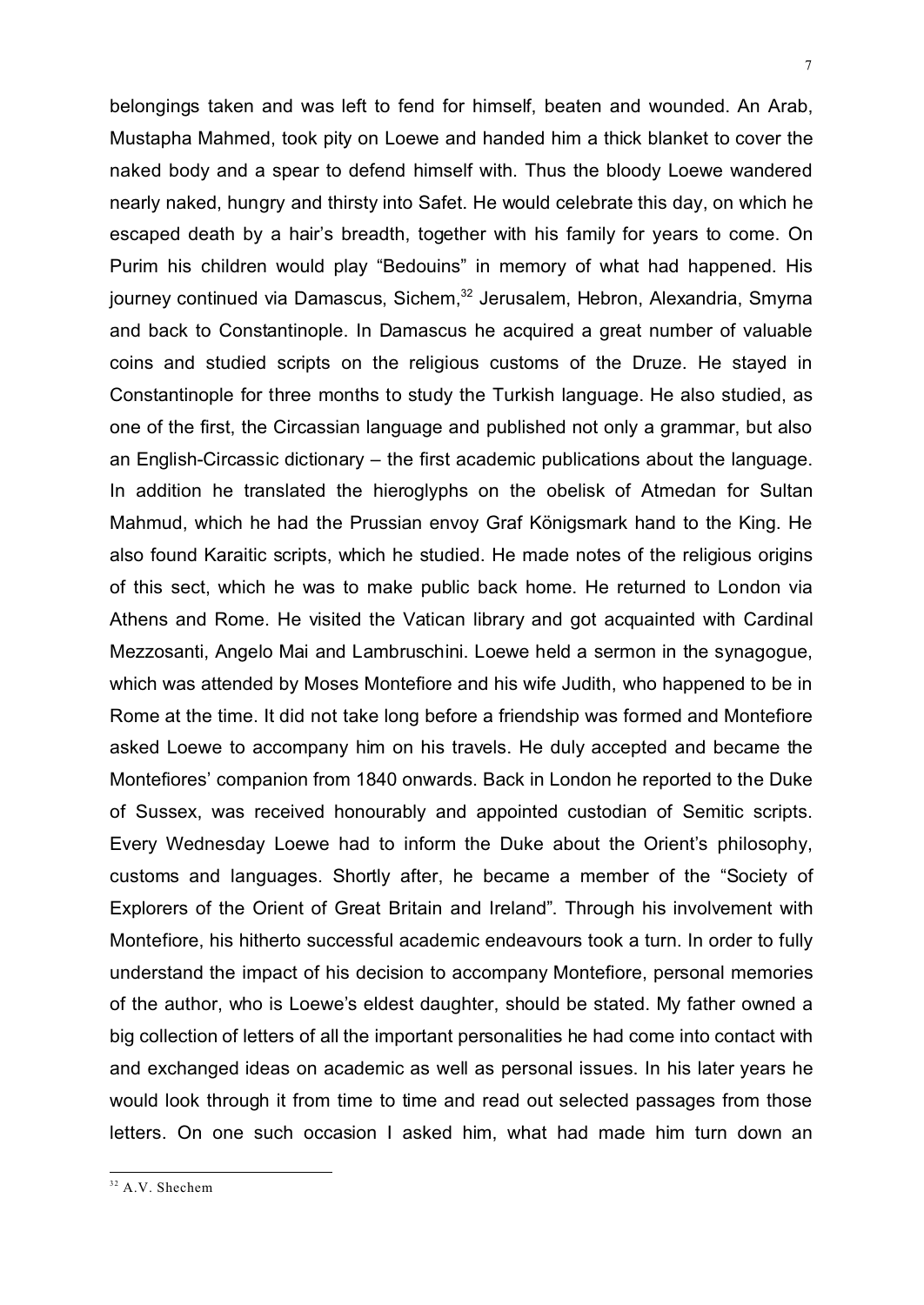academic career of such promise and instead join Montefiore. He looked at me sternly, but full of enthusiasm and said: "The chance to utilise all my capabilities and strength for the Holy Land and our poor brothers was so enticing that I could not refuse. Alone I could not do much, but Montefiore's money and enthusiasm and my work allowed hope for the great cause."

The year 1840 has gone down in history because of the tragic blood libel case<sup>33</sup> of Damascus. This incident was important enough for Montefiore to do everything in his power, that he might save the honour of the Jews and the people themselves. Together with Loewe he went to Damascus to uncover the truth. Because of his knowledge of the language and great oratory skills, Loewe was the constant centre of attention. The result of the investigations was a favourable one and the imprisoned and tortured Jews, against whom the most disgraceful accusations were levied, were set free. If I may, I would like to bring forward proof that it was not only Loewe's excellent command of the language, but that it was solely his doing – and this goes against the statements of today's historians – that the lie of Damascus was uncovered. It is clearly stated in both Montefiore's as well as Loewe's diaries, that it was due to the latter's keen eye and energetic protest – and not Gremieur's or Munks' – that the damning word "Aloof" (free pardon) in the Turkish firman (see footnote 8), which brought about the remission of the falsely accused Jews, was spotted and replaced by the words "Itlak ve Tervîhh" – "an honourable remission".

The return journey led them to Constantinople, where the Sultan received Montefiore, together with Loewe. The Sultan immediately remembered Loewe – and Sultan Mahmud's report of his interpretation of the obelisk inscription – and awarded him with an honourable decoration. As is commonly known, the meeting ended with the Sultan decreeing a firman (see footnote 8), stating that all Jews were to receive equal rights in the Turkish state – something, which may correctly be termed the "magna carta libertatum" for the Turkish Jewry. Loewe held sermons in various Constantinople parishes as well as in other Turkish cities in the language used by local Jews: Spanish, Italian, Hebrew and German. Not only the content of the sermons, but also the quality of the speaker's oratory was the cause for just admiration. *Manzari Shark*, the main Jewish paper in Smyrna, reported on 9<sup>th</sup> November 1840: "The scholarly speaker demonstrated his command of four

<sup>&</sup>lt;sup>33</sup> Translator's note: see also www.jewishgates.org/history/jewhis/dam.stm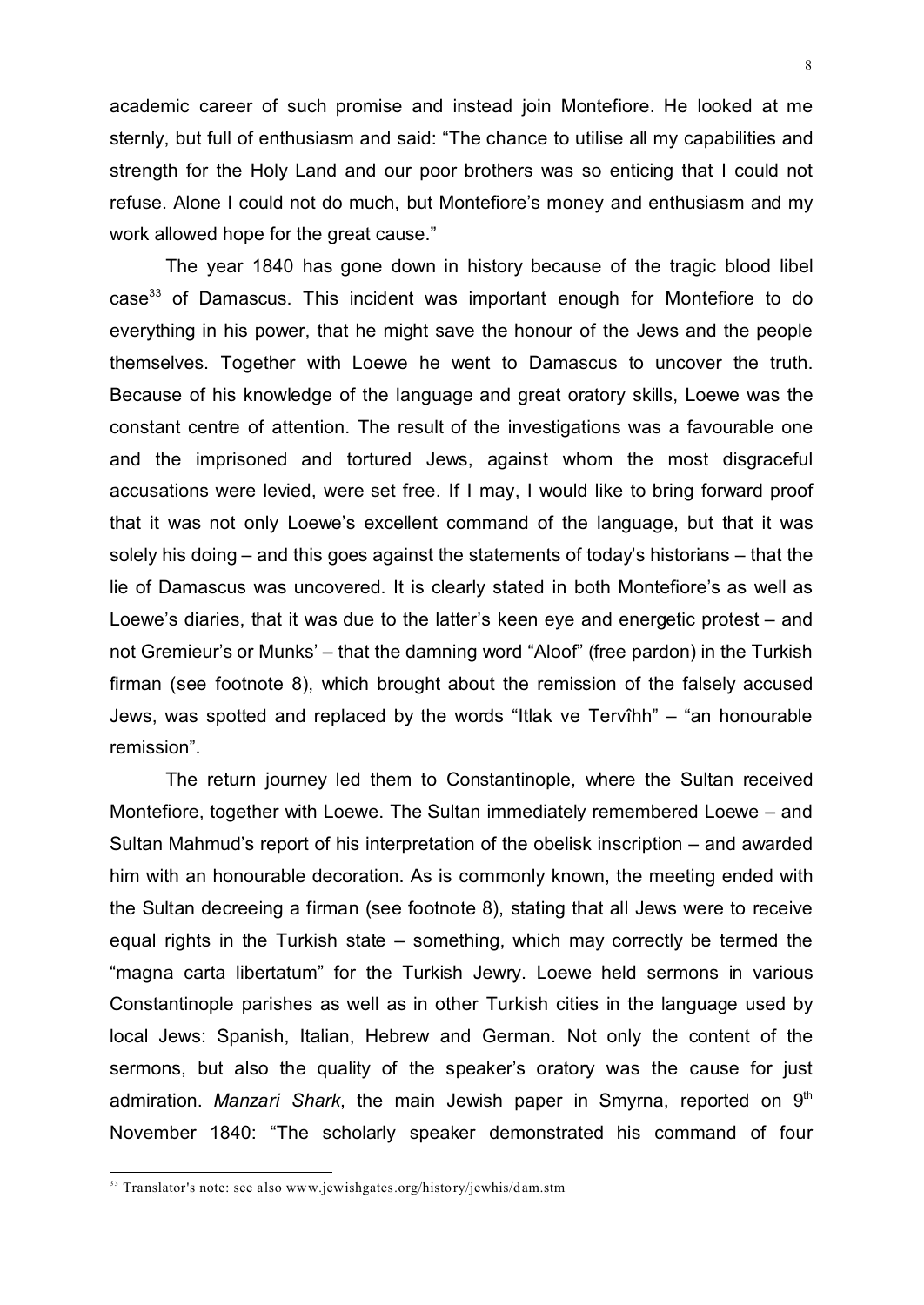languages without the hint of the slightest difficulty by fluently producing sentence after sentence, thought after thought." The reporter added: "More frequent talks of such quality in this country, where education and wisdom have been repressed for decades, would be of immeasurable importance." On their way home Montefiore and Loewe visited Cardinal Rivarolo in Rome to convince him of the removal of the inscription on Father Thomas<sup>34 35</sup> grave, whose text was inciting hatred against Jews.<sup>36</sup> Using the opportunity, Loewe discovered important scholarly documents, for example a beautiful poem by Samuel ha-Nagid $37$  and one by Ibn Esra and translated

very old scripts into a variety of languages. They stopped in Paris, too, in order to win over King Louis Philipe for the cause of the Jewry and Loewe translated the Sultan's firman (see footnote 8) for him. Back in London Montefiore and Loewe were to receive the greatest reward for their toil and labour. The Board of Deputies (Representatives of all Jews in England and her colonies) held a meeting in March 1841, which agreed on a note of thanks addressed to Loewe which read as follows: "With the highest degree of satisfaction by its chairman, Sir Moses Montefiore, the committee has taken note of the great help and support awarded by Dr. Loewe to Sir Moses Montefiore on his mission in Damascus. The committee would like to express its deepest thanks and respect." Along with the address Loewe received two big silver candelabras, the address itself engraved on their base. Montefiore introduced Loewe to Queen Victoria, who appeared very pleased about the positive outcome for the Jews and reiterated those sentiments to Loewe. The scholar Meïr Joseph celebrated Montefiore and Loewe in a Hebrew poem, which reads:

Moses staved off his people's disgrace, hail him!

<sup>&</sup>lt;sup>34</sup> Translator's note: a picture of this can be found under www.jrbooksonline.com/damascus pics.htm

<sup>&</sup>lt;sup>35</sup> Readers should note that this is a "White Supremacist" site that expresses abhorrent views, although the

images appear genuine. <sup>36</sup> The inscription read: "Here the remains of Pater Thomas, who was murdered by Jews, were descreated." <sup>37</sup> Samuel ha'Nagid was born into a privileged family that settled in Cordoba. He received a classical education, studying Arabic and the Koran in addition to Torah and halacha. Samuel fled Cordoba for Malaga in 1013 when the Berbers attacked. He opened a spice shop in the port city and resumed his career. Before long he was approached by a maid servant to the vizier of Granada and asked if he would write letters on behalf of her master. He agreed, and his work was so impressive that soon he was promoted to the staff of the King of Granada, where he advanced from tax collector, to secretary, to assistant vizier, to vizier. The Jewish community responded to his success by giving him the title, Nagid, or Prince of Israel. Samuel's responsibilities as vizier involved leading the army of Granada, a task he performed for eighteen years. He's also known for his poetry and a compilation on the halacha entitled Hilchot ha'Nagid. Samuel ha'Nagid died while leading a military campaign circa 1055-56.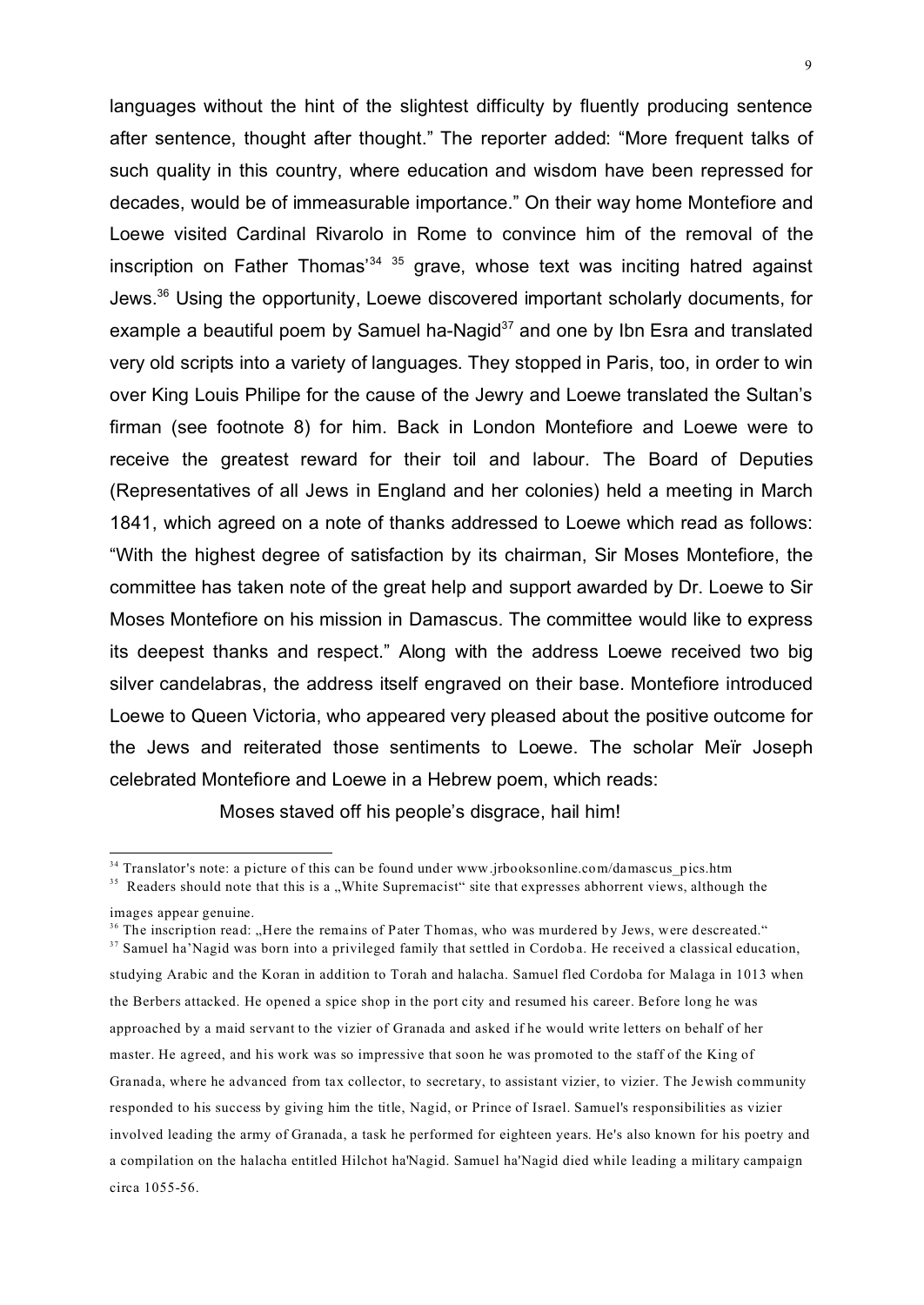He fought a war for God and you were his comrade; He achieved great things and you helped him, So your name is: Damesel Elieser!<sup>38</sup>

As was always the case, Montefiore pointed to Loewe's deeds. On every occasion, be it in the presence of high society, at public meetings or receptions, where Montefiore received lavish praise, he would decline, point to Loewe and say: "It is not me, but my friend, Dr. Loewe, who you should thank; it was he who encouraged me all the way and it is because of him that I have had my successes." In 1841 Loewe asked the Duke of Sussex for some time-off, so that he could return home. There he married the daughter of the respectable merchant Salman Siberstein in Breslau, Emma Silberstein, with whom he led a fulfilled and happy marriage which was blessed with 10 children.<sup>39</sup> From now on he put himself completely at Montefiore's disposal. In 1846 Montefiore travelled to Russia to intervene on behalf of the badly suppressed brothers-in-faith. He assured himself of his friend Loewe's support. Following an audience with Tsar Nicholas, they journeyed the land and Loewe used the opportunity to influence Russian Jews by giving uncountable talks and sermons. His sermon in Vilna, in the great synagogue in front of thousands, became so famous, that the name Elieser halevi enjoyed lasting popularity in Russia. Loewe was at Montefiore's side on no less than 13 expeditions, which he undertook on behalf of Jewry in the Holy Land, Rumania, Russia and Rome. In 1866 Montefiore founded the Rabbi College "Ohel Mosche we Jehudith" in Ramsgate. Loewe once again was instrumental in the success of the project. He then became the director of the institute and had to move from Brighton to Broadstairs, a small village in the vicinity. In the great auditorium of the college in Ramsgate, which is filled with over 100 excerpts praising Montefiore's achievements, Montefiore installed a life-sized picture of Loewe. By cataloguing Montefiore's book collection, which was very valuable bibliographically, Loewe's input into forming the institute's library was significant. The friendship between the two men was never sullied. Up to his last breath, Montefiore kept Loewe in loving memory, held him in utmost respect and had

<sup>&</sup>lt;sup>38</sup> The play on words with Loewe's name becomes apparent if one recalls firstly, that Elieser was Abraham of Damascus' servant and that Loewe's greatest achievement was that in Damascus and secondly, because the Talmud Joma 28b "Damesel" states: "He who drew the teachings of the Lord out of the air and gave it to others to drink."

<sup>&</sup>lt;sup>39</sup> Emma Siberstein, together with Lina Morgenstern, founded the first Jewish club for unmarried women in Breslau.